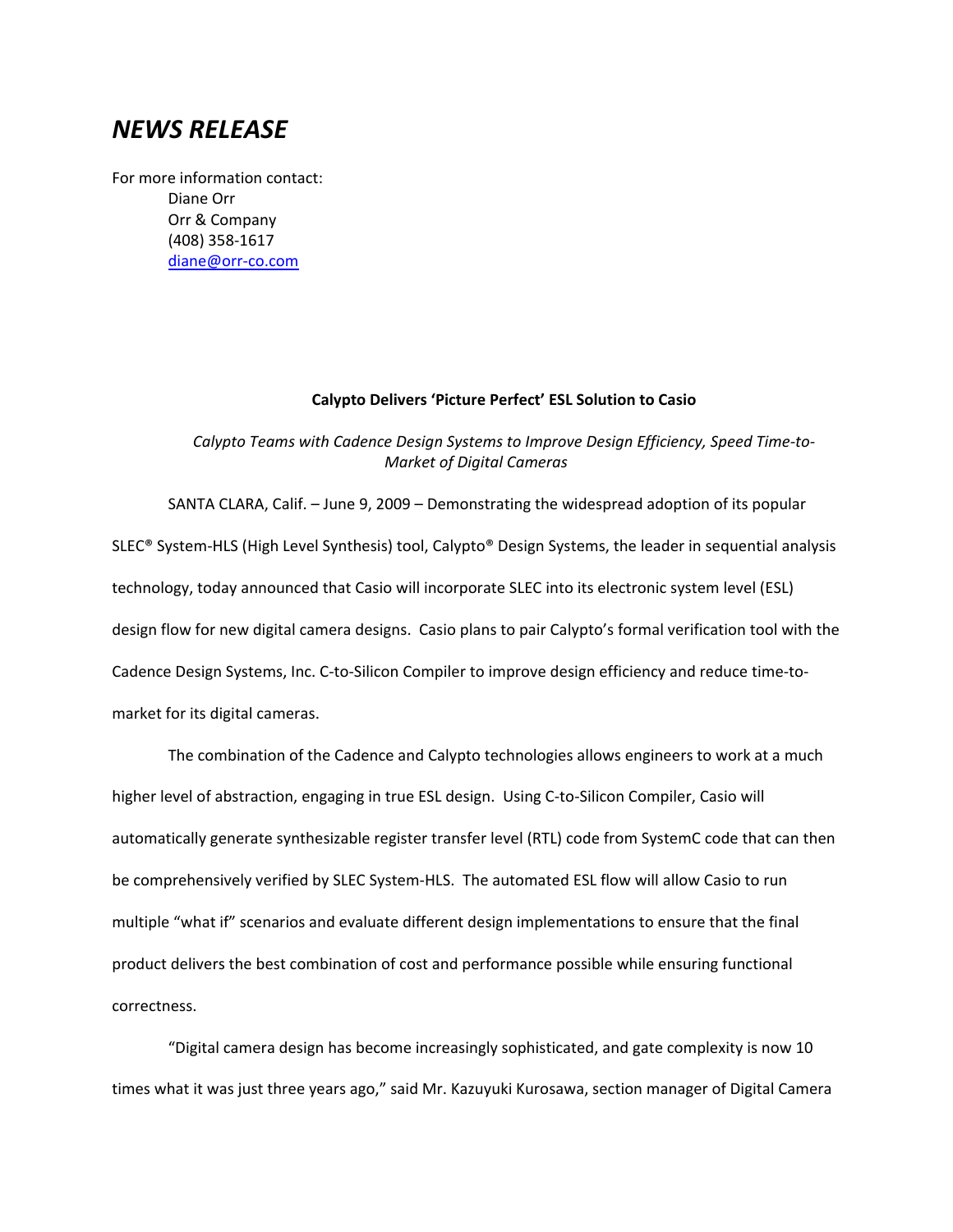Product Unit, Casio. "Before implementing an automated unified ESL flow, we were forced to engage in time‐consuming RTL hand coding and verification through RTL simulation regressions to generate and verify our design––a process that consumed valuable engineering resources and limited our ability to innovate. By automating these two complex steps, Calypto and Cadence allow us to reduce design time and focus our resources on bringing true differentiation to our products."

"There is an ongoing effort for design teams to find ways to increase productivity and achieve faster time‐to‐market," said Tom Sandoval, CEO Calypto Design Systems. "Cadence C‐to‐Silicon Compiler and its integration with Calypto's SLEC System‐HLS are proven to meet this demand, allowing designers to use their valuable design time for innovation, rather than tedious simulation and coding."

## **Cadence, Calypto Combination Deliver Streamlined ESL Flow for SoC Designs**

Cadence C‐to‐Silicon Compiler bridges the gap between RTL design and system‐level models, usually written in C/C++ and System-C. Fulfilling the industry requirement for formal equivalence checking, designers can then perform comprehensive functional verification using the Calypto SLEC System‐HLS to formally verify equivalence between SystemC ESL models and RTL implementations. By integrating their technologies, Cadence and Calypto deliver a fully automated system‐level design solution that dramatically increases designer productivity.

"Our customers now have a best‐in‐class comprehensive solution for system level design and verification," said Michael McNamara, vice president and general manager of the Systems Software Group at Cadence Design Systems. "The tight integration between Calypto's SLEC System‐HLS and Cadence C‐to‐Silicon Compiler gives our customers an optimal flow that is rapidly becoming a standard approach for advanced SoC design."

## **About Calypto**

Founded in 2002, Calypto Design Systems, Inc. empowers designers to create high‐quality, low‐ power electronic systems by providing best‐in‐class power optimization and functional verification